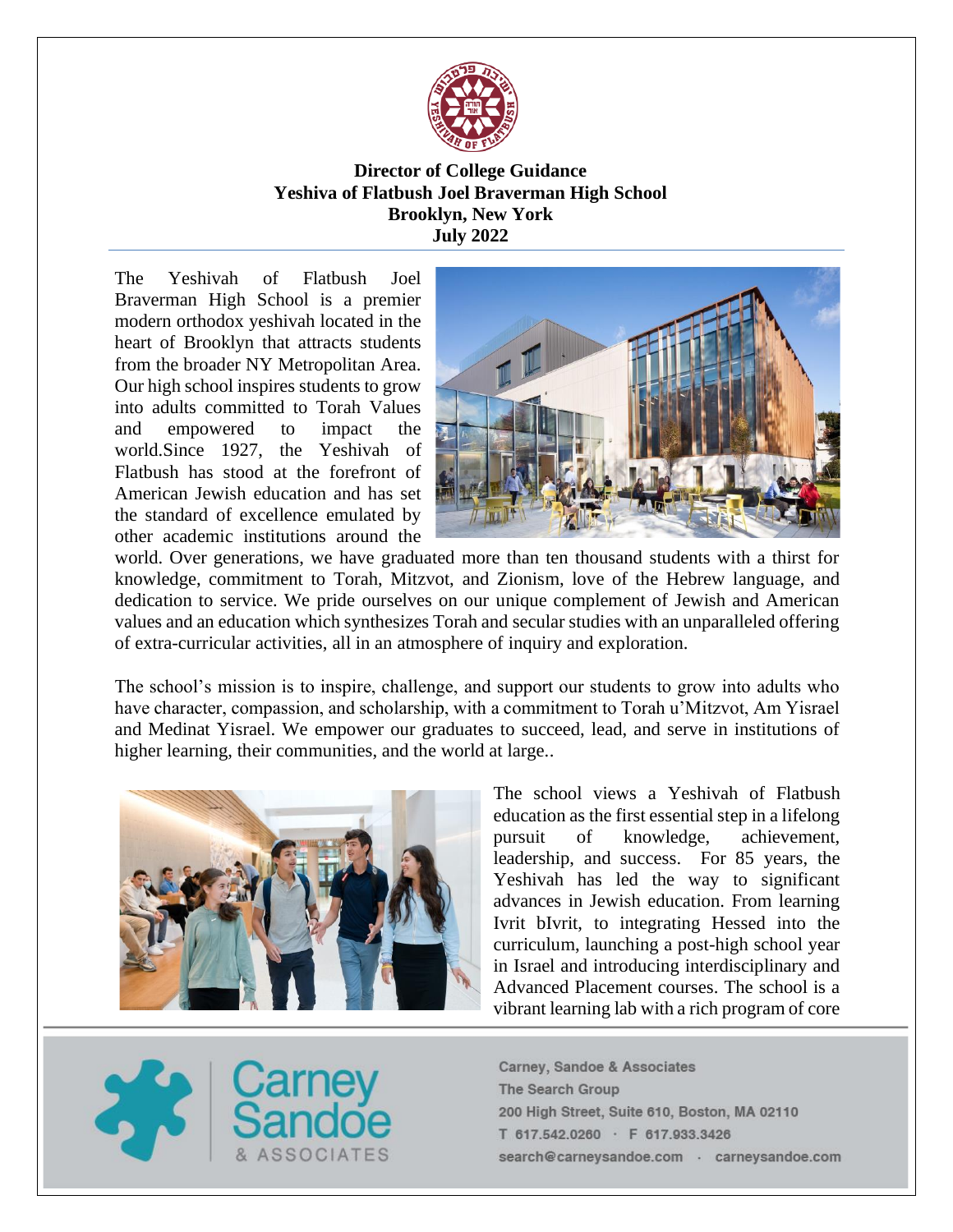curricular and extracurricular classes and activities focused on educating the complete child. Committed to a philosophy of Torah UMaddah, the school has programs in all fields of study that enable students to build confidence while exploring and developing their interests, talents and passion for learning. It is a unique complement of Jewish and American values that focuses on all aspects of education and aims to prepare graduates to meet the challenges of college and life. With a strong focus on both secular and Judaic development, YOFs goal is to help produce strongminded and well-round students, with a focus on community as well as Judaic principles. Yeshiva of Flatbush looks to continue the traditions of excellence, innovation, and leadership, and strive as a world-renowned institution.

Through annual surveys, interviews, and daily interactions, students repeatedly report being happy and feeling supported in the school's very warm and encouraging environment. Faculty similarly express great satisfaction with the collaborative, professional and positive work culture. Overall, one recognizes that a pervasive and genuine sense of care and support emenates from the broader school community, including parents, board members and alumni. Faculty love working there and appreciate the support and the strong, pervasive sense of community. People also love the new high school facility (three years old) – light, spacious, and modern. The school is currently undertaking a \$20M campaign that will renovate its original building – including the college office suite.



Yeshivah of Flatbush is one of the largest Orthodox Jewish day schools in North America. The student body encompasses diverse needs, including a sizable group of first-generation college students. The school inspires its students with a thirst for knowledge, a commitment to Zionism, a love of the Hebrew language, and the dedication to serve the greater Jewish and secular communities. The school has a

reputation as one of the most selective and demanding schools of its kind in North America and is committed to continuing to foster its core values of excellence, innovation, and leadership. It also enjoys the support of a committed and generous Board of Trustees and is a unified, missiondriven institution.

The Yeshivah of Flatbush Joel Braverman High School is seeking a Director of College Guidance to begin July 1, 2022. The Director of College Guidance will be an integral and valued member of the school's leadership team, advising on academic priorities and participating in important school-wide decisions and discussions about strategy and program. S/He/They will lead a team of 5, two full-time associates, two part-time associates, and an administrative assistant to counsel a class that ranges from 165-185 seniors depending on the year.

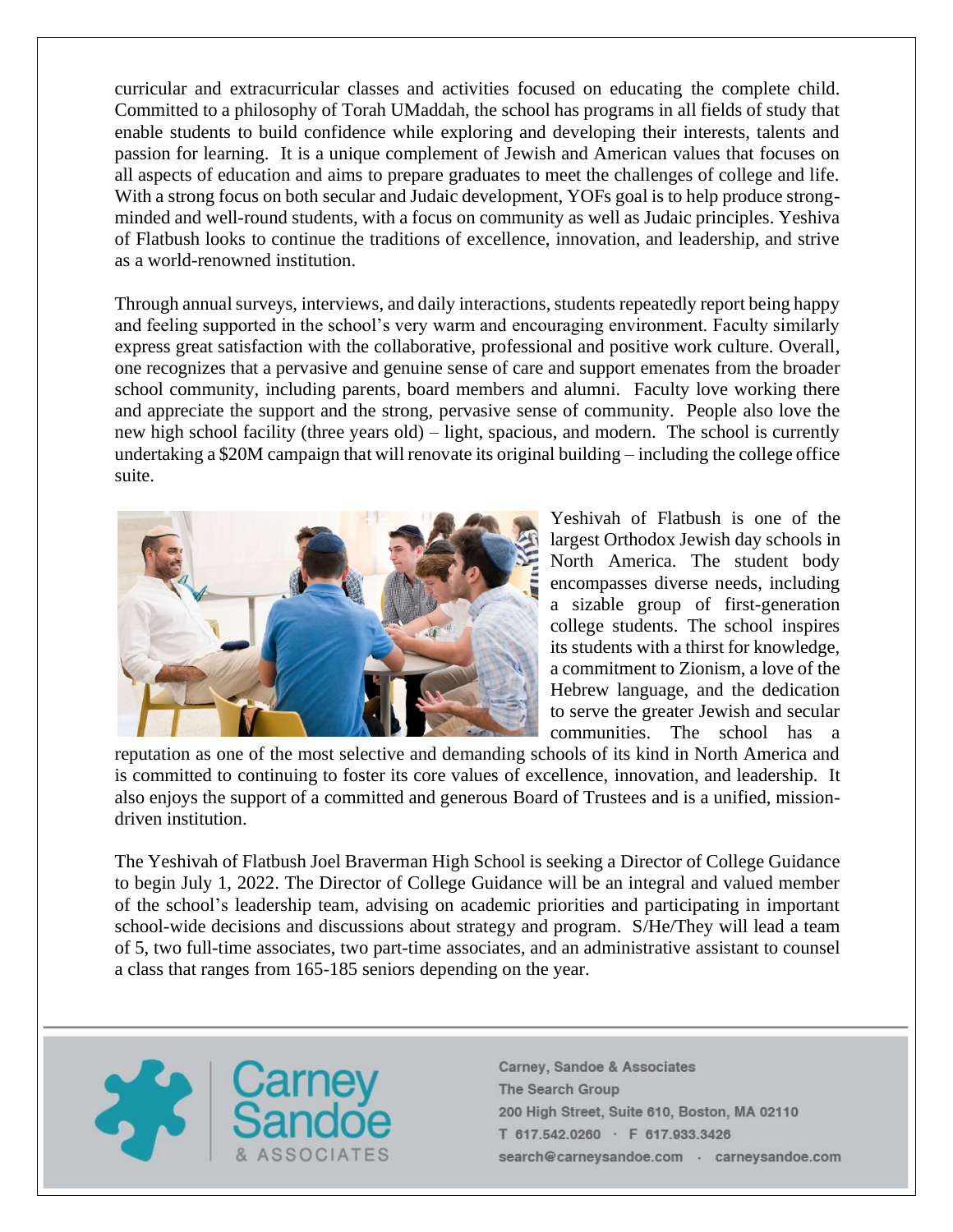Core Responsibilities – the Director will:

- Participate in broader educational decisions and initiatives together with the faculty and administration. The Director will partner with Administration, Faculty, and Guidance Staff to best support students and their families. The Director will bring a valued perspective to these conversations.
- Create a multi-dimensional and tiered college guidance curriculum that addresses the diversity of needs in the student body and effectively educates both students and families about the changing realities of the college application process.
- Establish best practices in the department to foster a warm and welcoming environment for students and families, and a collegial and collaborative environment for the counselors. The Director will be responsible for monitoring and supervising counselors and to promote continued professional development among the college guidance staff.
- Foster and encourage a student-centered environment where students and their families feel heard, understood, and supported. The Director will maintain and promote creative ways for the department to identify and serve students' and families' individual needs.
- Support students' search for options that match their cultural and religious standards as well as their academic abilities and aspirations.
- Foster and maintain relationships with a relevant range of colleges, universities, and other programs. S/He/They will actively pursue connections with admissions professionals at schools that students are interested in attending. As the school's ambassador, s/he/they will educate those professionals in the unique rigors and qualities of the school's program.
- Guide the Yeshivah in how to best represent its students in their college applications. This includes updating the school profile in collaboration with administration, and in supporting faculty who write letters of recommendation.
- Foster and maintain relationships with a range of professional organizations that compose the college guidance community: NACAC, CANNY, Counselor Advocacy for the Jewish University Experience (CAJUE), and other relevant associations.

Attributes and Qualities…the Director should:

- Possess and exhibit significant leadership capabilities in the high school or college/university admissions community.
- Command respect as a leader for open communication, collaboration, and team spirit.
- Committed to understanding YOFHS's unique culture and mission.
- Demonstrate excellent communications skills, including strong public speaking skill and a clear writing style.
- Demonstrate superior organizational and time management skills.
- Be committed to continued professional development and growth.
- Share the optimism necessary for the college search and application process, balancing the hard realities.
- Be committed to building strong, individualized relationships with students and their families–warm, patient, empathetic, flexible, accessible, positive, and responsive.
- Be confident and comfortable in the spotlight, yet humble and open to constructive feedback.